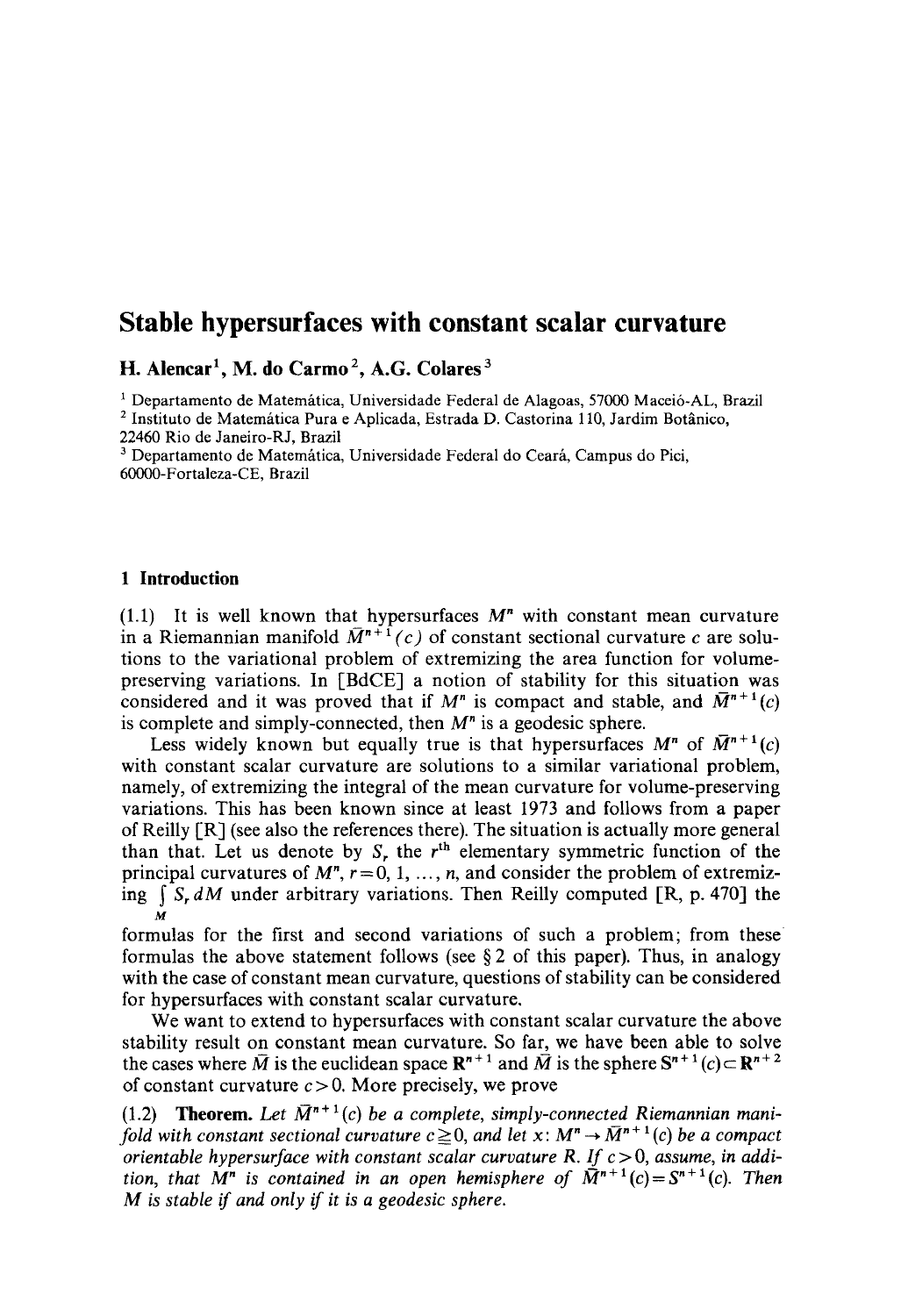One interesting fact about the stability question for hypersurfaces of constant scalar curvature is that it involves the study of a second order differential operator related to the second fundamental form which appeared also in a paper of Cheng and Yau [CY] who used it to classify the complete noncompact convex hypersurfaces with constant scalar curvature in  $\mathbb{R}^{n+1}$ .

 $(1.3)$  *Remark.* If x is an embedding, the result of Theorem 1.2 holds without any assumption of stability (see  $[MR]$ ). By using the methods of equivariant geometry, one should be able to construct examples of nonspherical compact hypersurfaces with constant scalar curvature.

(1.4) *Remark.* It has been pointed out to us by Barbosa and Sa Earp that the operator above mentioned is elliptic if the scalar curvature is constant and greater than that of the ambient space. This should have interesting implications.

(1.5) *Remark.* It the context of surfaces with constant Gaussian curvature in a three-space form, we first heard from the above variational problem from H. Rosenberg. We want to thank him for sharing this information with us.

#### **2 The variational problem for constant scalar curvature**

(2.1) In this section, we adapt  $\S 2$  of [BdCE] to the present situation.

Let  $\overline{M}^{n+1}(c)$  be an oriented Riemannian manifold of constant sectional curvature c and let  $x: M^n \to \overline{M}^{n+1}(c)$  be an immersion of a compact, connected, orientable manifold M with boundary  $\partial M$  (possibly,  $\partial M = \phi$ ) into  $\overline{M}^{n+1}(c)$ . Choose an orthonormal frame  $\{e_1, ..., e_{n+1}\}$  around  $x(p)$ ,  $p \in M$ , in  $\overline{M}$  so that  $e_1, \ldots, e_n$  are tangent to  $x(M)$  and  $d\bar{M}(e_1, \ldots, e_{n+1}) > 0$ , where  $d\bar{M}$  is the volume form of  $\overline{M}$ ; then  $e_{n+1} = N$  is globally defined and gives an *orientation* for M.

*A variation* of x is a differentiable map  $X: (-\varepsilon, \varepsilon) \times M \to \overline{M}, \varepsilon > 0$ , such that, for each  $t \in (-\varepsilon, \varepsilon)$ ,  $X_t(p) = X(t, p)$ ,  $p \in M$ , is an immersion,  $X_o = x$ , and  $X_t|_{\partial M}$  $= x|_{\partial M}$ . We define the *volume function*  $V: (-\varepsilon, \varepsilon) \to \mathbf{R}$  of X by

$$
V(t) = \int_{[0, t] \times M} X^* d\bar{M}.
$$

We will need the first three symmetric elementary functions of the principal curvatures  $k_1, ..., k_n$  of an immersion x, namely:

$$
S_1 = \sum k_i, \qquad S_2 = \sum_{i < j} k_i \, k_j, \qquad S_3 = \sum_{i < j < \ell} k_i \, k_j \, k_\ell,
$$

 $i, j, \ell = 1, \ldots, n$ . Recall that the *mean curvature H* and the *scalar curvature R* of  $x$  are given by:

$$
H = \frac{1}{n} S_1, \qquad R - c = \frac{2}{n(n-1)} S_2.
$$

Let X be a variation of x:  $M^n \to \bar{M}^{n+1}(c)$  and  $W(p) = \frac{\partial X}{\partial t}\Big|_{t=0}$  be the *variation*-

*al vector* of X. Set  $f = \langle W, N \rangle$  where N is the unit normal vector along x. A variation is *normal* if *W* is parallel to *N* and *volume-preserving* if  $V(t) = V(0)$ for all  $t$ .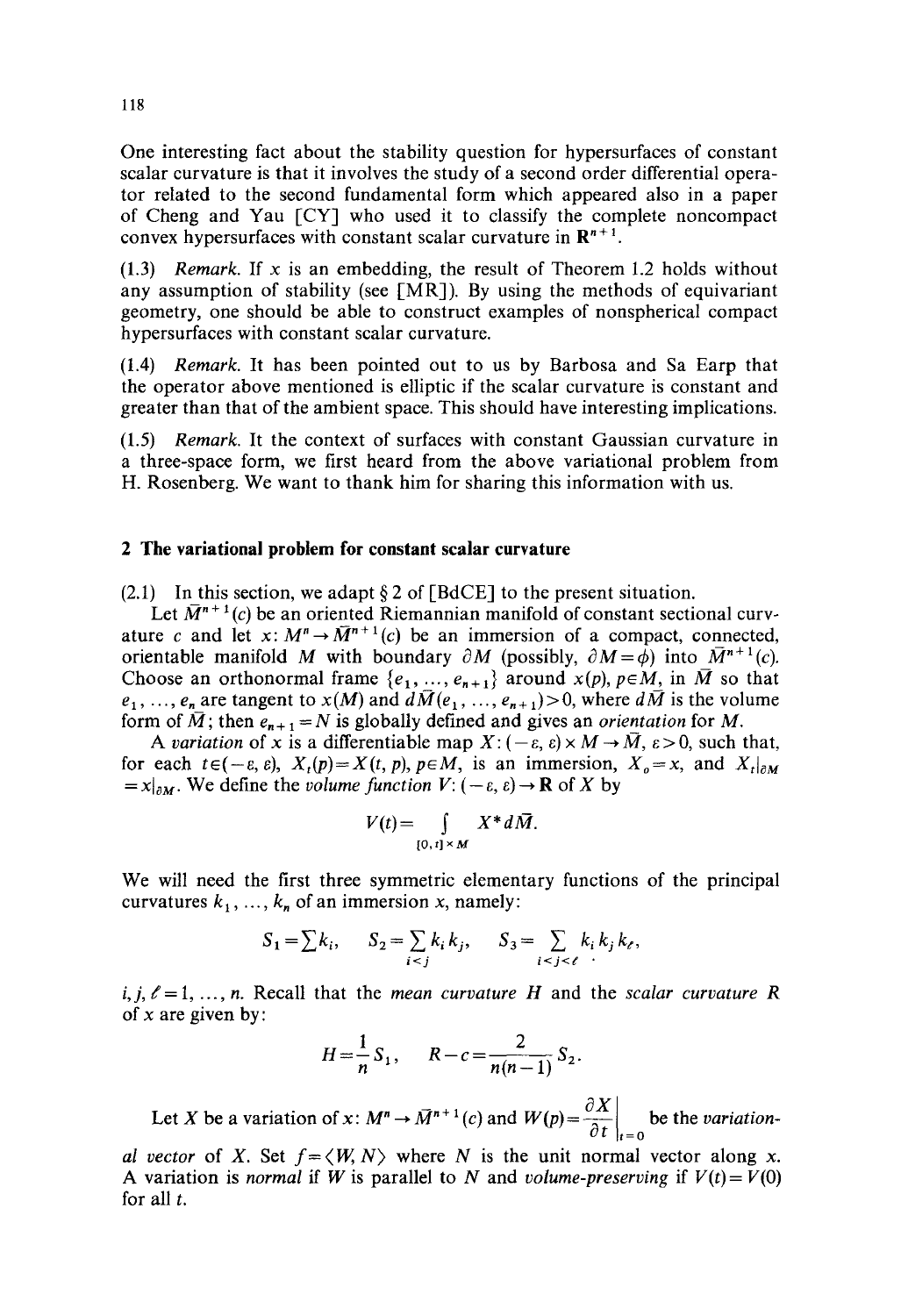**(2.2) Lemma.** 

(i) 
$$
\frac{d}{dt} \int_{M} nH(t) dM_t|_{t=0} = \int_{M} (-n(n-1) (R-c) + cn) f dM,
$$
  
\n(ii)  $\frac{dV}{dt}|_{t=0} = \int_{M} f dM.$ 

*Proof.* (i) is just a translation in our notation of the formula for the first variation in p. 470 of [R]. (ii) has been proved in [BdCE, p. 125].  $\Box$ 

Now set

$$
R_o = A^{-1} \int\limits_M R \, dM, \qquad A = \int\limits_M dM,
$$

and define  $J: (-\varepsilon, \varepsilon) \rightarrow \mathbf{R}$  by

$$
J(t) = n \int_{M} H(t) dM_{t} + (n(n-1) (R_{o} - c) - c n) V(t).
$$

(2.3) **Lemma.** Let  $x: M^n \to \overline{M}^{n+1}(c)$  be an immersion. The following statements *are equivalent:* 

- (i)  $x$  has constant scalar curvature  $R<sub>o</sub>$ .
- (ii) *For all volume-preserving variations,*

$$
\frac{d}{dt}\int\limits_{M}nH(t)\,dM_t|_{t=0}=0.
$$

(iii) For all variations,  $J'(0)=0$ .

*Proof.* The proof follows the same pattern of the proof of Proposition 2.7 in [BdC] using Lemma 2.2 of [BdCE]. We shall omit it.  $\Box$ 

Before presenting the second variation of  $J$  we need to introduce the operator mentioned in the Introduction. For that, consider for each  $p \in M$  the linear map  $T: T_p M \to T_p M$ 

$$
T=nHI-B,
$$

where  $I$  is the identity map and  $B$  is the linear map associated to the second fundamental form of x along N. In an orthonormal frame  $\{e_1, ..., e_n\}$  around  $p$ , the matrix of T is

$$
T_{ij} = nH\,\delta_{ij} - h_{ij},
$$

where  $h_{ij}$  is the matrix of B. Let f be a differentiable function on M and let  $f_{ij}$  be the matrix of the hessian of f. We will define an operator  $\Box$  acting on  $f$  by

$$
\Box f = \sum_{i,j} T_{ij} f_{ij} = \sum_{i,j} (nH \delta_{ij} - h_{ij}) f_{ij}.
$$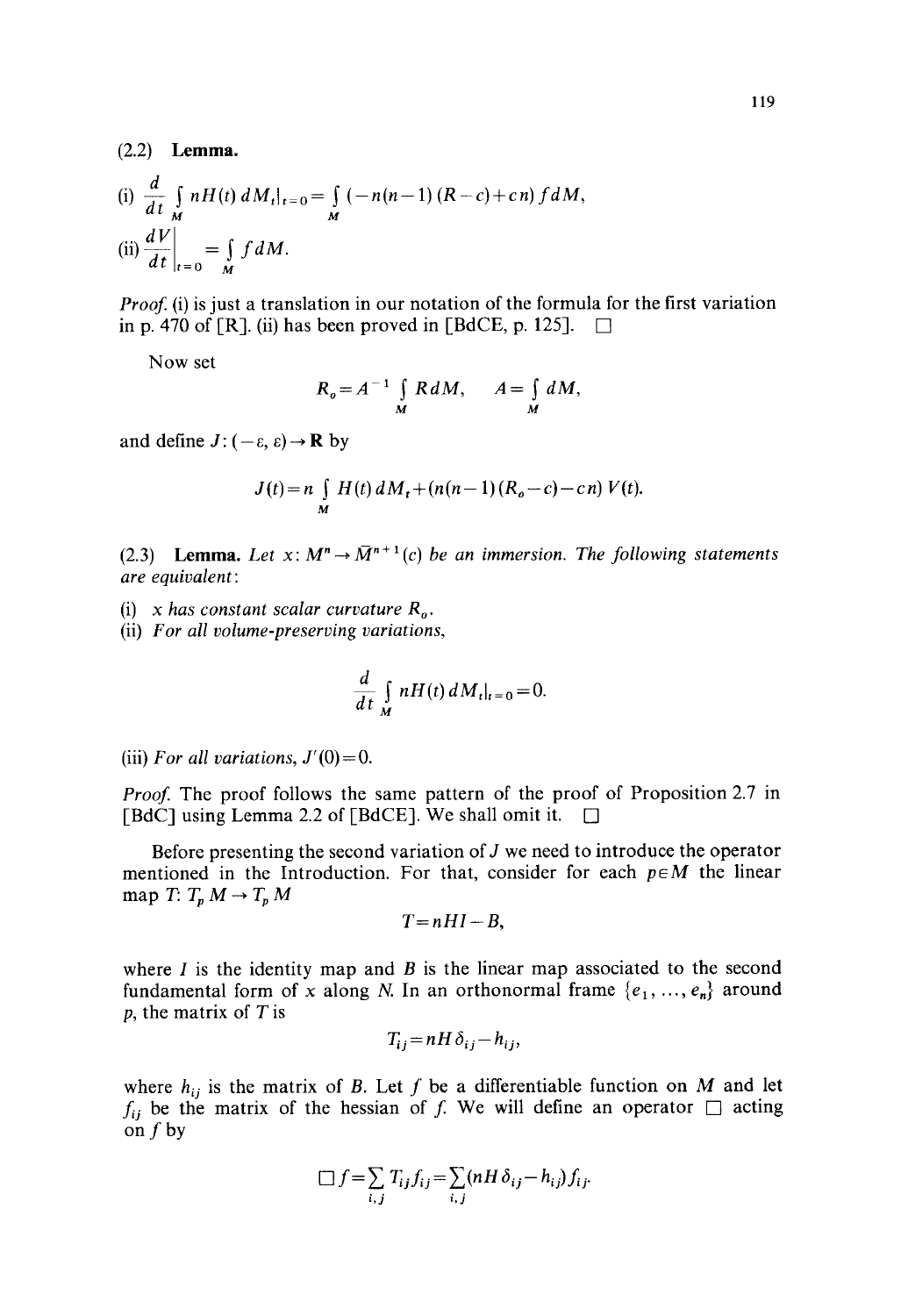This operator was considered by Cheng and Yau in [CY]. Since  $T_i$  is divergencefree [R, p. 470] it follows [CY] that the operator  $\Box$  is self-adjoint relative to the  $L^2$  inner product of  $M$ , i.e.,

$$
\int_{M} f \Box g = \int_{M} g \Box f.
$$

We are now in a position to compute the second variation of  $J(t)$ .

(2.4) **Lemma.** Let  $x: M^n \to \overline{M}^{n+1}(c)$  be a hypersurface with constant scalar curva*ture R and let X be a variation of x. Then J"(O) depends only on f and it is given by* 

$$
J''(0)(f) = -2 \int_{M} (f \Box f + f^{2} \left[ \frac{1}{2} n^{2} (n-1) (R-c) H + cn(n-1) H - 3S_{3} \right] dM.
$$

Proof. We first observe that

$$
\frac{dJ}{dt} = \int_{M} [(-n(n-1)(R_t - c) + cn) + (n(n-1)(R_o - c) - cn)] f_t dM_t.
$$

Here  $R_t$  is the scalar curvature of  $X_t$ ,  $dM_t$  is its volume element, and  $f_t$  $=\left\langle \frac{\partial X}{\partial t}, N_t \right\rangle$ , where  $N_t$  is the unit normal vector of  $X_t$ . Thus, setting  $n(n-1)(R_t)$  $-c$ ) =  $-A_t$ , we can write

$$
\frac{DJ}{dt} = \int\limits_M (A_t - A_o) f_t \, dM_t.
$$

It follows that

$$
\frac{d^2 J}{dt^2} = \int\limits_M A'_t f_t dM_t + \int\limits_M A_t f'_t dM_t - \int\limits_M A_0 f'_t dM_t + \int\limits_M (A_t - A_0) f_t \frac{\partial}{\partial t} dM_t
$$

which, for  $t = 0$ , gives

$$
\frac{d^2 J}{dt^2}\bigg|_{t=0} = \int\limits_M A'_o f dM = - \int\limits_M (n(n-1) \left( \frac{\partial R_t}{\partial t}(0) \right) f dM.
$$

Now, we use the formula  $(9c)$  in [R, p. 469] to obtain

$$
\frac{1}{2}n(n-1)\frac{\partial R_t}{\partial t}(0) = f\left\{(\frac{1}{2}n^2(n-1)(R-c)H - 3S_3) + cn(n-1)H\right\} + \Box f
$$

and this completes the proof.  $\Box$ 

We can now define stability.

(2.5) **Definition.** Let  $x: M^n \to M^{n+1}(c)$  have constant scalar curvature. The immersion x is *stable* if

$$
\frac{d^2}{dt^2} \int\limits_{M} nH_t \, dM_t|_{t=0} \geqq 0,
$$

120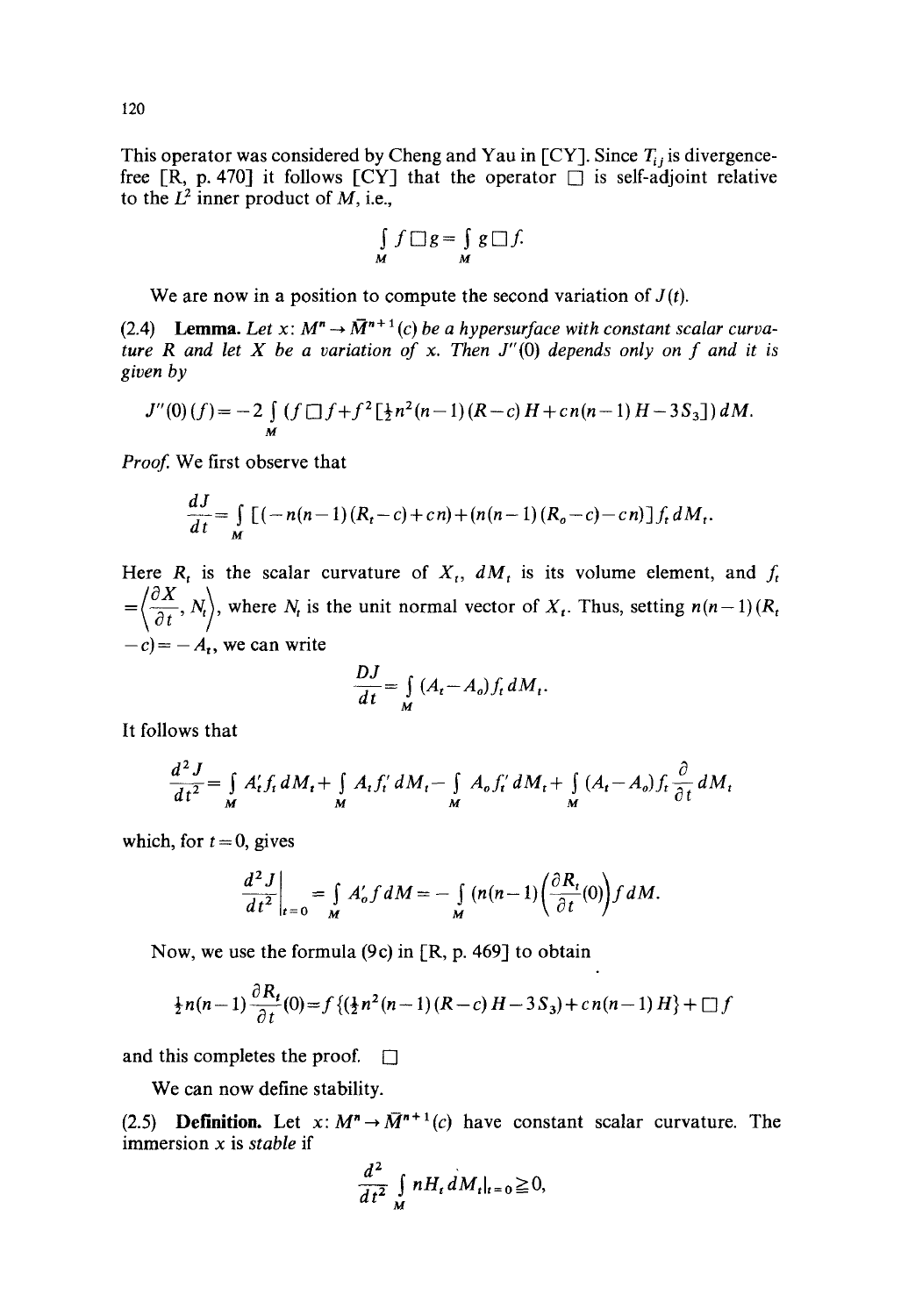Just as in [BdCE] we can prove the following criterion of stability. Let  $\mathscr F$ the set differentiable functions  $f: M \to \mathbb{R}$  with  $f|_{\partial M}=0$  and  $\int f dM=0$ . Then ŭ

 $x: M^n \to \tilde{M}^{n+1}(c)$  with constant scalar curvature is stable if and only if

$$
J''(0)(f) \ge 0, \quad \text{ for all } f \in \mathscr{F}.
$$

We can also introduce a notion of a Jacobi field for the present situation. Since this is quite similar to the case treated in [BdCE], we omit the details.

We will close this section by proving that there exist stable hypersurfaces with constant scalar curvature.

(2.6) **Proposition.** Let  $\overline{M}^{n+1}(c)$  be complete and simply-connected and let  $\sum_{n \in \mathbb{N}} \overline{M}^{n+1}(c)$  be a geodesic sphere. Then  $\Sigma$  is stable.

*Proof.* Choose  $f: \Sigma \to \mathbb{R}$  such that  $\int f dM = 0$ . Since  $\Sigma$  is umbilic, we have that  $||B||^2 = nH^2$  and that

$$
\Box f = (n-1) H \Delta f,
$$

where  $\Delta f$  is the Laplacian of f in  $\Sigma$ . From the formula for the second variation of  $J$ , we obtain

$$
J''(0)(f) = -2(n-1)\int_{\Sigma} H f \Delta f
$$
  
-2\int\_{\Sigma} f^2 \left[\frac{1}{2}n^2(n-1)(R-c) H + cn(n-1) H - 3S\_3\right].

Since

$$
\text{tr } B^3 = nH ||B||^2 - \frac{1}{2}n^2(n-1) H(R-c) + 3S_3,
$$

we obtain, by umbilicity,

$$
-\frac{1}{2}n^2(n-1) H(R-c) + 3S_3 = \text{tr } B^3 - nH ||B||^2 = -n(n-1) H^3.
$$

Thus, by Stokes' theorem,

$$
J''(0)(f) = 2(n-1) H \int_{\Sigma} (\|\nabla f\|^2 - n(c + H^2) f^2)
$$
  
\n
$$
\geq 2(n-1) H \int_{\Sigma} (\mu(\Sigma) - n(c + H^2)) f^2,
$$

where  $\mu(\Sigma)$  is the first eigenvalue of the Laplacian A in  $\Sigma$ . Since  $\Sigma$  is a sphere,  $\mu(\Sigma) = n(c+H^2)$ . Hence  $J''(0)(f) \ge 0$ , for all f such that  $\int f dM = 0$ , and  $\Sigma$  is stable as we wished.  $\square$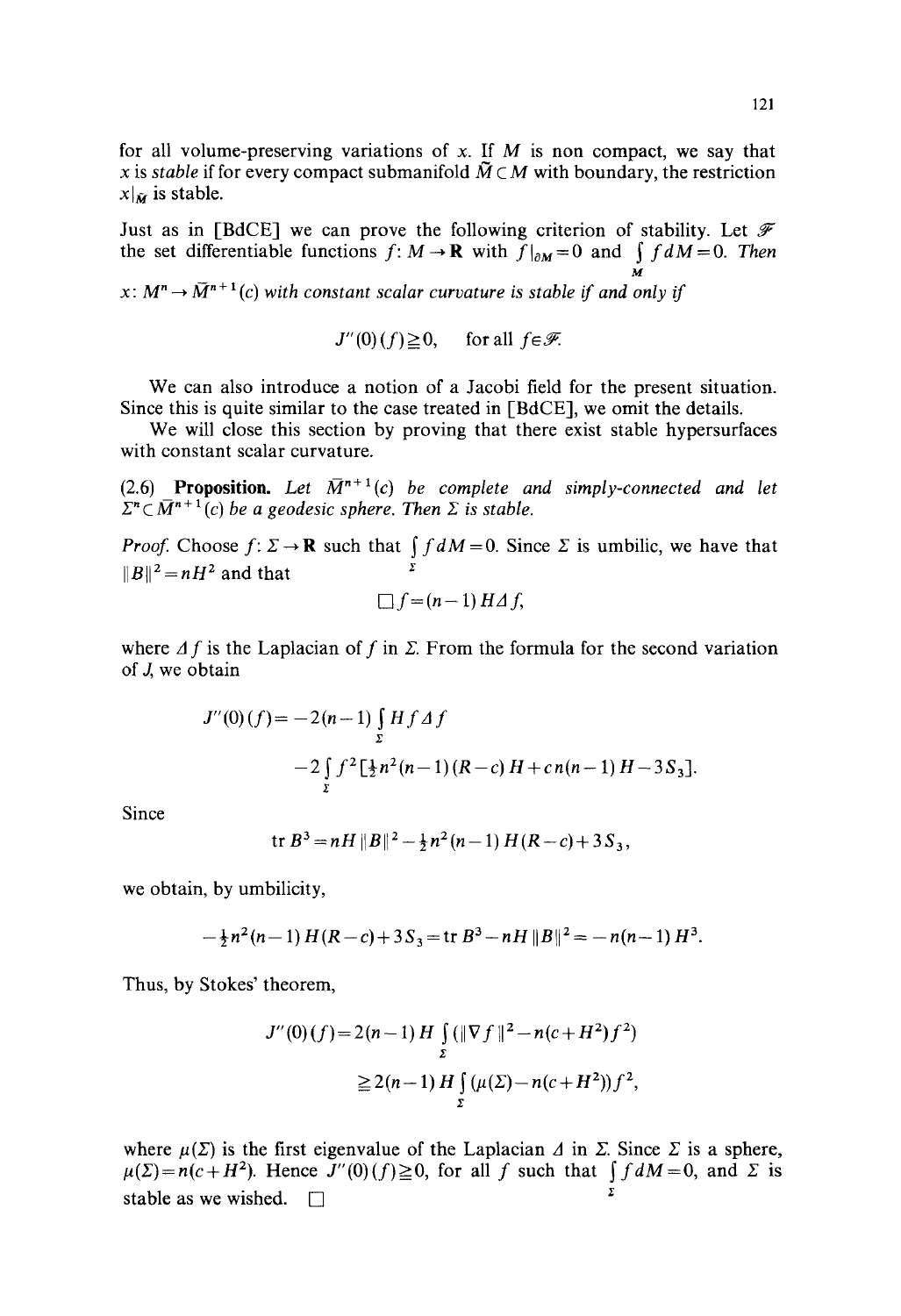### **3 Preliminary results**

(3.1) We use the method of moving frames. Let  $x: M^n \to \overline{M}^{n+1}(c)$  be an immersion of a smooth manifold  $M^n$  into a Riemannian manifold  $\overline{M}^{n+1}(c)$  with constant sectional c. Choose  $p \in M$  and a local orthonormal frame  $\{e_1, ..., e_n, e_{n+1}\}$  $N$  in  $\overline{M}^{n+1}(c)$  around  $x(p)$ , so that  $e_1, ..., e_n$  are tangent to  $x(M)$ . Take the corresponding coframe  $\{w_1, \ldots, w_n, w_{n+1}\}\$  and write the structure equations (indices A, B, C range from 1 to  $n+1$ ):

$$
d w_A = \sum_B w_{AB} \wedge w_B, \qquad w_{AB} = -w_{BA}
$$
  

$$
d w_{AB} = \sum_C w_{AC} \wedge w_{CB} + \Omega_{AB}, \qquad \Omega_{AB} = -\Omega_{BA},
$$

where  $\Omega_{AB}$  is the curvature matrix of  $\overline{M}$ , i.e.,

$$
\Omega_{AB} = -\frac{1}{2} \sum_{C,D} \overline{R}_{ABCD} w_C \wedge w_D.
$$

If we denote by the same letters the restrictions of  $w_A$  and  $w_{AB}$  to  $x(M)$ , we can separate the tangent part of the above equations (latin indices range from 1 to  $n$ :

$$
d w_i = \sum_j w_{ij} \wedge w_j,
$$
  

$$
d w_{ij} = \sum_k w_{ik} \wedge w_{kj} + \Omega_{ij}, \qquad \Omega_{ij} = -\frac{1}{2} \sum_{k,\ell} R_{ijk\ell} w_k \wedge w_{\ell},
$$

where  $R_{ijk\ell}$  is the curvature tensor of the induced metric on M.

Notice that the restriction of  $w_{n+1} = 0$ . Thus since

$$
0 = d w_{n+1} = \sum_j w_{n+1, j} \wedge w_j,
$$

we can write

$$
w_{j,n+1} = \sum_k k_{jk} w_k, \qquad h_{jk} = h_{kj}.
$$

The quadratic form  $\sum h_{jk} w_j w_k$  is the second fundamental form B of the immer*j,k*  sion. It relates the curvatures of M and  $\overline{M}$  by the Gauss' formula:

(3.2) 
$$
R_{ijk\ell} = \bar{R}_{ijk\ell} - (h_{i\ell} h_{jk} - h_{ik} h_{j\ell}).
$$

Notice that in  $\overline{M}^{n+1}(c)$ ,

(3.3) 
$$
\overline{R}_{ijk\ell} = c(\delta_{ik}\delta_{j\ell} - \delta_{i\ell}\delta_{jk}).
$$

by: For a smooth function f on M, the gradient and the hessian  $(f_i)$  are defined

$$
df = \sum_{i} f_i w_i, \qquad \sum_{j} f_{ij} w_j = df_i + \sum_{j} f_j w_{ji}.
$$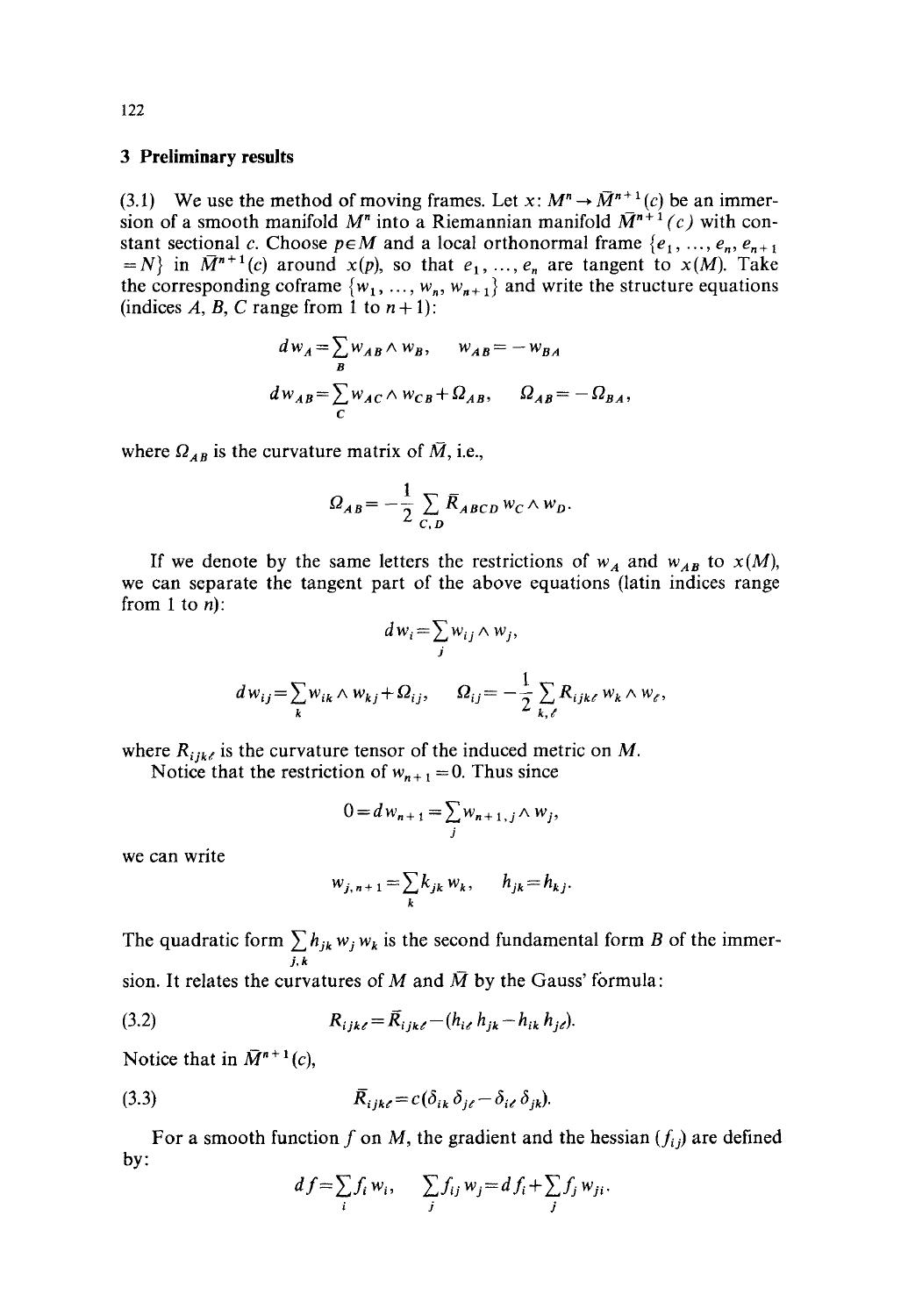Similarly, the covariant derivative of the second fundamental form is defined by

(3.4) 
$$
\sum_{k} h_{ijk} w_k = d h_{ij} + \sum_{k} h_{kj} w_{ki} + \sum_{k} h_{ik} w_{kj}.
$$

The second fundamental form satisfy the Codazzi equation, i.e.,  $h_{ijk}=h_{ikj}$ . It follows that  $h_{ijk}$  is symmetric in all indices.

The second covariant derivative of  $h_{ij}$  is defined by

$$
\sum_{\ell} h_{ijk\ell} \omega_{\ell} = dh_{ijk} + \sum_{m} h_{mjk} \omega_{mi} + \sum_{m} h_{imk} \omega_{mj} + \sum_{m} h_{ijm} \omega_{mk}.
$$

By exterior differentiation of (3.4), one can show that the following "commutation formula" holds

(3.5) 
$$
h_{j\ell ki} - h_{j\ell ik} = -\sum_{m} h_{m\ell} R_{mjik} - \sum_{m} h_{jm} R_{m\ell ik}.
$$

Finally, for a smooth function  $f$  on  $M$ , we recall that

$$
\Box f = \sum_{k,\ell} (nH \, \delta_{k\ell} - h_{k\ell}) f_{k\ell},
$$

where  $nH = \sum h_{ii}$ . i

We start with a simple lemma that is quite general.

(3.6) Lemma. *Let*  $f$ ,  $g$ :  $M^n \rightarrow \mathbb{R}$ . *Then* 

$$
\Box(f\,g) = g\,\Box\,f + f\,\Box\,g + 2\,nH\,\sum_k f_k\,g_k - 2\sum_{k,\ell} h_{k\ell}\,f_k\,g_{\ell}.
$$

*Proof.* Clearly the hessian of fg is given by

$$
(fg)_{k\ell}=g_{\ell}f_k+f_{\ell}g_k+gf_{k\ell}+fg_{k\ell}.
$$

Thus

$$
\Box (f g) = \sum_{k,\ell} (n H \, \delta_{k\ell} - h_{k\ell}) (f g)_{k\ell}
$$
  
=  $g \Box f + f \Box g + \sum_{k,\ell} (n H \, \delta_{k\ell} - h_{k\ell}) f_k g_{\ell}$   
+  $\sum_{k,\ell} (n H \, \delta_{k\ell} - h_{k\ell}) f_{\ell} g_k$ 

and the lemma follows.

 $(3.7)$  **Lemma.** Assume that  $R = const$ . Then

$$
\Box H = \frac{1}{n} \|\nabla B\|^2 - n \|\nabla H\|^2 + (n-1)(R-c) \|B\|^2
$$
  
 
$$
- \frac{1}{2} n^2 (n-1) H^2 (R-c) + 3H S_3 + c \|B\|^2 - nH^2 c.
$$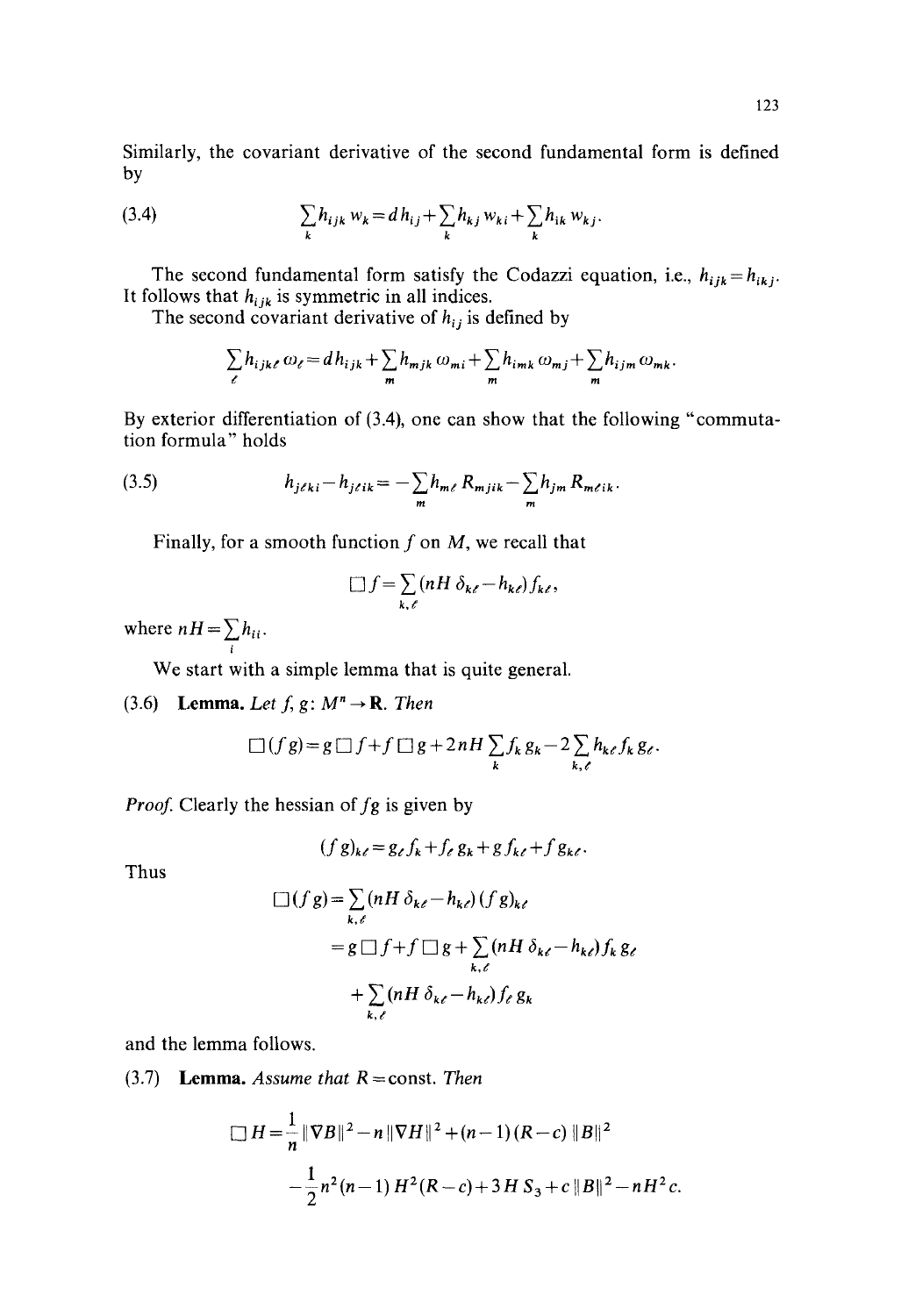*Proof.* **It is known that** 

$$
n^2 H^2 - \sum_{k,\ell} h_{k\ell}^2 = n(n-1)(R - c).
$$

**Take the hessian of both sides to obtain** 

$$
n^2 H_i H_j + n^2 H H_{ij} - \sum_{k,\ell} h_{k\ell i} h_{k\ell j} - \sum_{k,\ell} h_{k\ell} h_{k\ell ij} = 0.
$$

Setting  $i=j$ , using Codazzi equation and (3.5), we obtain

$$
n^{2} (H_{i})^{2} - \sum_{k,\ell} h_{k\ell i}^{2} = -nH \sum_{k} h_{ikki} + \sum_{k,\ell} h_{k\ell} h_{i\ell ki}
$$
  
\n
$$
= -nH \sum_{k} (h_{ikik} - \sum_{m} h_{mk} R_{miik} - \sum_{m} h_{im} R_{mkik})
$$
  
\n
$$
+ \sum_{k,\ell} (h_{k\ell} h_{i\ell ik} - h_{k\ell} \sum_{m} h_{m\ell} R_{miik} - h_{k\ell} \sum_{m} h_{im} R_{m\ell ik})
$$
  
\n
$$
= -nH \sum_{k,\ell} \delta_{k\ell} h_{iik\ell} + \sum_{k,\ell} h_{k\ell} h_{i\ell\ell k} + nH \sum_{k,m} (h_{mk} R_{miik} + h_{im} R_{mkik})
$$
  
\n
$$
- \sum_{k,\ell,m} (h_{k\ell} h_{m\ell} R_{miik} + h_{k\ell} h_{im} R_{m\ell ik}).
$$

**Thus** 

$$
\Box h_{ii} = \sum_{k,\ell} h_{k\ell i}^2 - n^2 (H_i)^2 - \sum_{k,\ell,m} (h_{k\ell} h_{m\ell} R_{mijk} + h_{k\ell} h_{im} R_{m\ell ik})
$$
  
+  $nH \sum_{k,m} (h_{mk} R_{mijk} + h_{im} R_{mkik}).$ 

**Using the Gauss' Eq. (3.2), we obtain from the above** 

$$
\begin{split}\n\Box h_{ii} &= \sum_{k,\ell} h_{k\ell}^2 - n^2 (H_i)^2 \\
&= \sum_{k,\ell,m} \{h_{k\ell} h_{m\ell} \bar{R}_{mik} + h_{k\ell} h_{m\ell} h_{mi} h_{ik} - h_{k\ell} h_{m\ell} h_{mk} h_{ii} \\
&+ h_{k\ell} h_{im} \bar{R}_{m\ell ik} + h_{k\ell} h_{im}^2 h_{k\ell} - h_{k\ell} h_{im} h_{mk} h_{\ell i} \\
&+ nH \sum_{k,m} h_{mk} \bar{R}_{miik} + nH \sum_{k,m} h_{mk} h_{mi} h_{ik} - nH \sum_{k,m} h_{mk}^2 h_{ii} + nH \sum_{k,m} h_{im} \bar{R}_{mkik} \\
&+ nH \sum_{k,m} h_{im}^2 h_{kk} - nH \sum_{k,m} h_{im} h_{mk} h_{ki} \\
&= \sum_{k,\ell} h_{k\ell i}^2 - n^2 (H_i)^2 - \sum_{k,\ell,m} h_{k\ell} h_{m\ell} \bar{R}_{miik} + (\text{tr } B^3) h_{ii} \\
&- \sum_{k,\ell,m} h_{k\ell} h_{im} \bar{R}_{m\ell ik} - \|B\|^2 \sum_{k,m} h_{im}^2 h_{im} + nH \sum_{k,m} h_{mk} \bar{R}_{miik} - nH \|B\|^2 h_{ii} \\
&- nH \sum_{k,m} h_{im} \bar{R}_{mkik} + n^2 H^2 \sum_{m} h_{im}^2.\n\end{split}
$$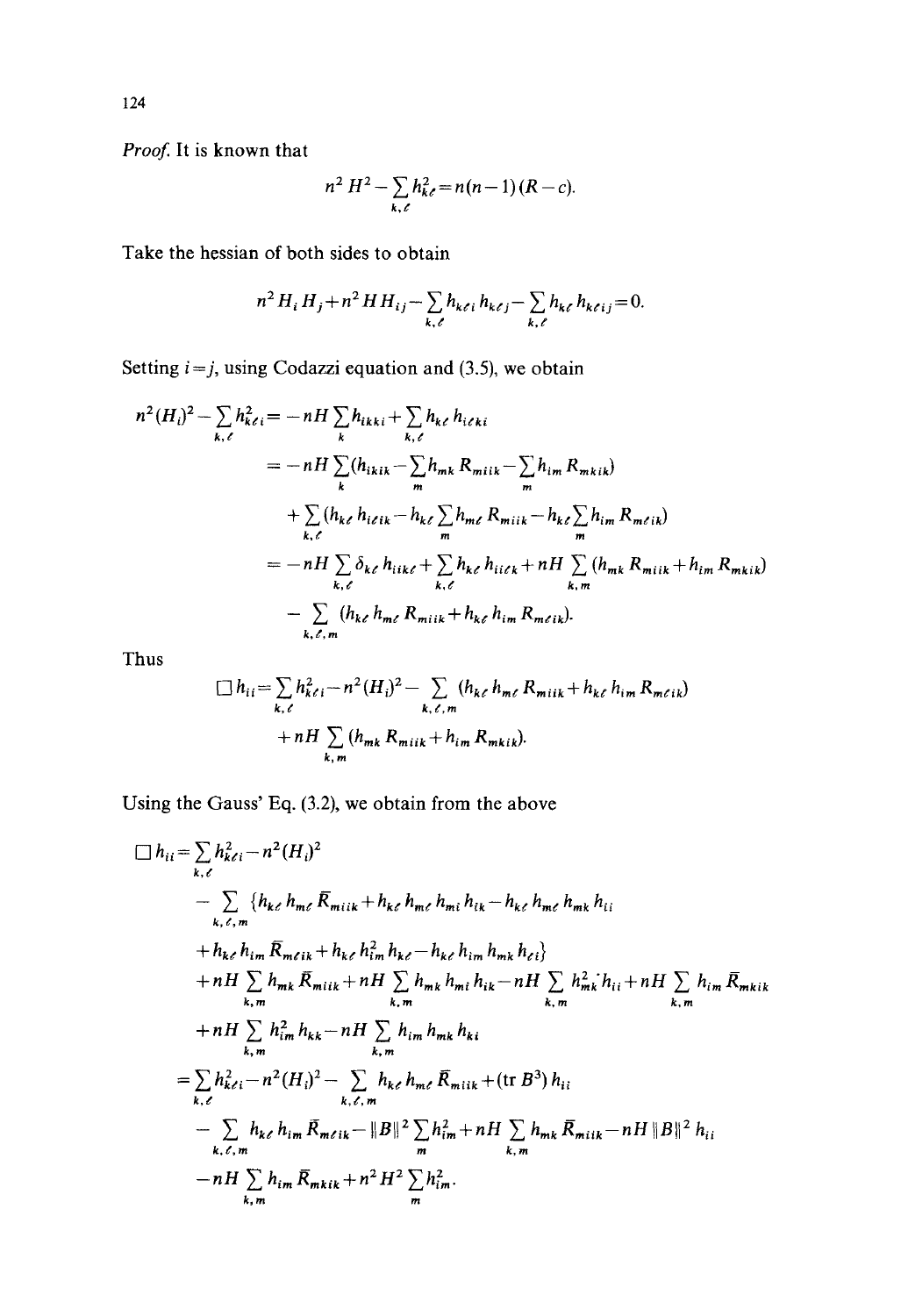By (3.3), we then have

$$
\Box h_{ii} = -c \sum_{k,\ell,m} h_{k\ell} h_{m\ell} (\delta_{mi} \delta_{ik} - \delta_{mk} \delta_{ii}) - c \sum_{k,\ell,m} h_{k\ell} h_{im} (\delta_{mi} \delta_{\ell k} - \delta_{mk} \delta_{\ell i})
$$
  
+ nH c  $\sum_{k,m} h_{mk} (\delta_{mi} \delta_{ik} - \delta_{mk} \delta_{ii}) + nH c \sum_{k,m} h_{im} (\delta_{mi} \delta_{kk} - \delta_{mk} \delta_{ik})$   
+ (tr  $B^3) h_{ii} + n(n-1) (R - c) \sum_{m} h_{im}^2 - nH ||B||^2 h_{ii} + \sum_{k,\ell} h_{k\ell i}^2 - n^2 (H_i)^2$   
=  $\sum_{k,\ell} h_{k\ell i}^2 - n^2 (H_i)^2 + c ||B||^2 - n^2 H^2 c + n^2 H c h_{ii} - nH c h_{ii}$   
+ (tr  $B^3) h_{ii} + n(n-1) (R - c) \sum_{m} h_{im}^2 - nH ||B||^2 h_{ii}$ .

Thus

(3.8) 
$$
n \Box H = \Vert \nabla B \Vert^2 - n^2 \Vert \nabla H \Vert^2 + nc \Vert B \Vert^2 - n^2 c H^2 + n H \text{ (tr } B^3) + n(n-1) (R-c) \Vert B \Vert^2 - n^2 H^2 \Vert B \Vert^2 = \Vert \nabla B \Vert^2 - n^2 \Vert \nabla H \Vert^2 + nc \Vert B \Vert^2 - n^2 H^2 c + n H \text{ (tr } B^3) - \Vert B \Vert^4.
$$

Finally, using in (3.8) the fact that

(3.9) 
$$
\operatorname{tr} B^3 = nH ||B||^2 - \frac{1}{2}n^2(n-1) H(R-c) + 3S_3,
$$

the lemma follows.  $\Box$ 

## **4 Proof of Theorem 1.2**

In this section, we will use the notation of  $\S 3$ . We will need the following lemma.

(4.1) Lemma. Let  $x: M^n \to \bar{M}^{n+1}(c)$  be an immersion with constant scalar curva*ture R. Assume that*  $R - c \geq 0$ *. Then* 

$$
\frac{1}{n}\|\nabla B\|^2 - n\|\nabla H\|^2 \geq 0.
$$

*Here B is the second fundamental form and H is the mean curvature of x.* 

*Proof.* We know that

$$
n^2 H^2 - \sum_{k,\ell} h_{k\ell}^2 = n(n-1) (R - c).
$$

Taking the covariant derivative of the above expression, and using the fact that  $R = \text{const.}$ , we obtain

$$
n^2 HH_i = \sum_{k,\ell} h_{k\ell} h_{k\ell i}.
$$

It follows that

$$
\sum_{i} n^4 H^2(H_i)^2 = \sum_{i} (\sum_{k,\ell} h_{k\ell} h_{k\ell i})^2 \leqq (\sum_{k,\ell} h_{k\ell}^2) (\sum_{k,\ell,i} h_{k\ell i}^2),
$$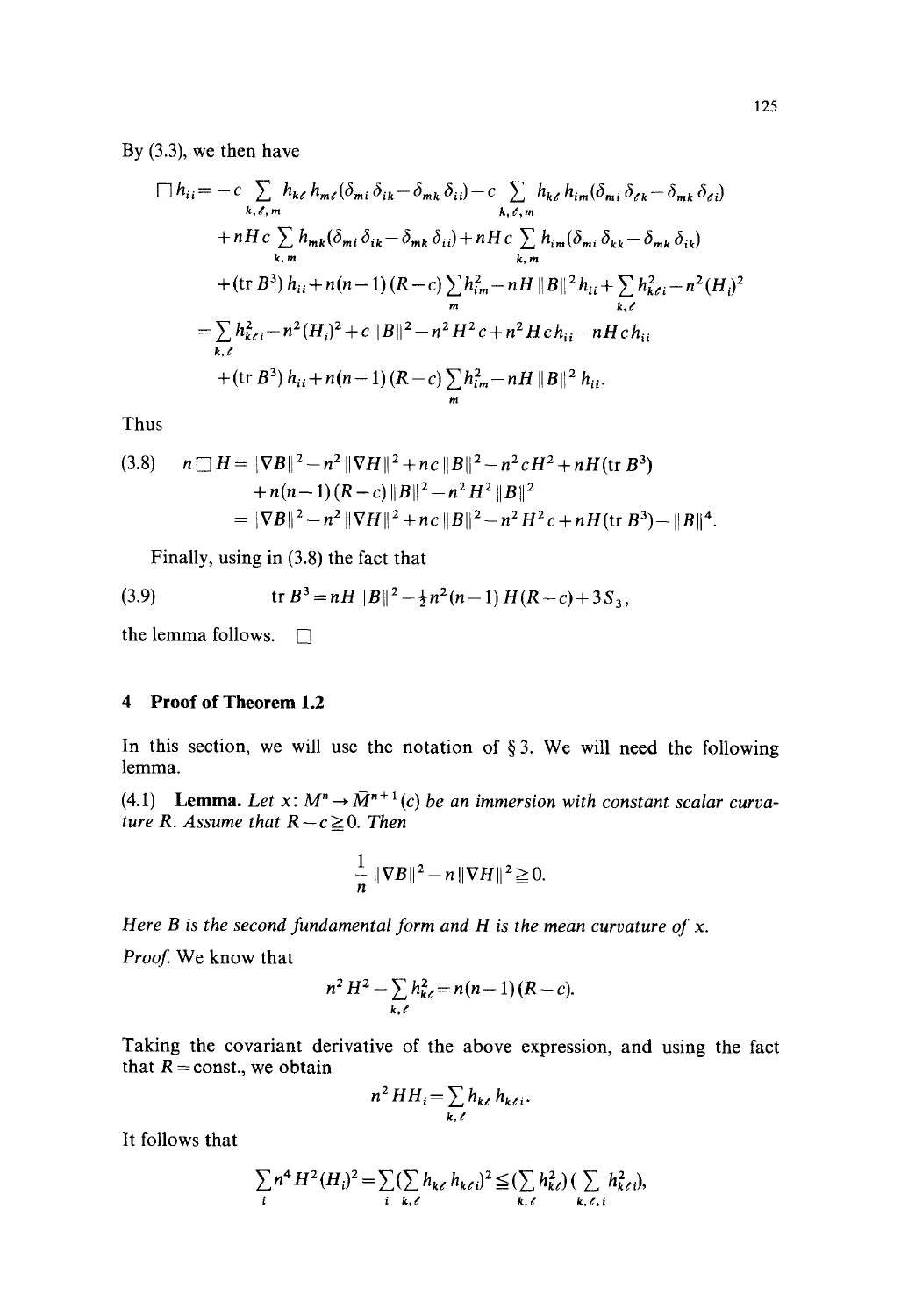that is,

$$
n^4 H^2 ||\nabla H||^2 \leq ||B||^2 ||\nabla B||^2.
$$

On the other hand, if  $(R-c) \ge 0$ , we have that  $n^2H^2 - ||B||^2 \ge 0$ . Thus

$$
n^2 H^2 \|\nabla H\|^2 \leq H^2 \|\nabla B\|^2
$$

and the lemma follows.

 $(4.2)$  *Proof of Theorem 1.2 for*  $c = 0$ 

Assume that  $x$  is stable. We first observe that if this is the case,

$$
-J''(0)(f) = 2 \int_{M} ((\frac{1}{2}n^2(n-1) HR - 3S_3)f^3 + f \Box f) dM \le 0
$$

for all functions  $f: M \to \mathbf{R}$  with  $\int f dM = 0$ . To choose a convenient test-function,  $\boldsymbol{M}$ observe that the second Minkowski's formula [H, p. 286] gives

$$
\int\limits_M (H+gR)\,dM=0,
$$

where  $g = \langle x, N \rangle$  is the support function of  $x: M^n \to \mathbb{R}^{n+1}$ . Thus we can choose  $f = H + gR$ .

Let us compute the integrand of  $J''(0)(f)$  for  $f = H + gR$ , using  $R = \text{const.}$ :

$$
f \Box f + (\frac{1}{2}n^2(n-1) HR - 3S_3)f^2
$$
  
=  $H \Box H + HR \Box g + gR \Box H + gR^2 \Box g + \frac{1}{2}n^2(n-1) H^3 R + n^2(n-1) gH^2 R^2$   
+  $\frac{1}{2}n^2(n-1) g^2 HR^3 - 3H^2 S_3 - 6gHRS_3 - 3g^2 R^2 S_3.$ 

On the other hand, since  $\Box$  is self-adjoint,

$$
\int\limits_M gR \,\Box\, H = \int\limits_M RH \,\Box\, g.
$$

Thus

$$
\int_{M} (H \square H + HR \square g + gR \square H + gR^{2} \square g) = \int_{M} (H \square H + 2RH \square g + R^{2}g \square g).
$$

Now, since  $c = 0$  and  $R = const.$ , the following expressions hold:

(4.3) 
$$
\Box g = -n(n-1)R - \frac{1}{2}n^2(n-1)RHg + 3S_3 g,
$$

(4.4) 
$$
\Box H = -n \|\nabla H\|^2 + \frac{1}{n} \|\nabla B\|^2 + (n-1) R \|B\|^2
$$

$$
-\frac{1}{2} n^2 (n-1) H^2 R + 3 H S_3.
$$

126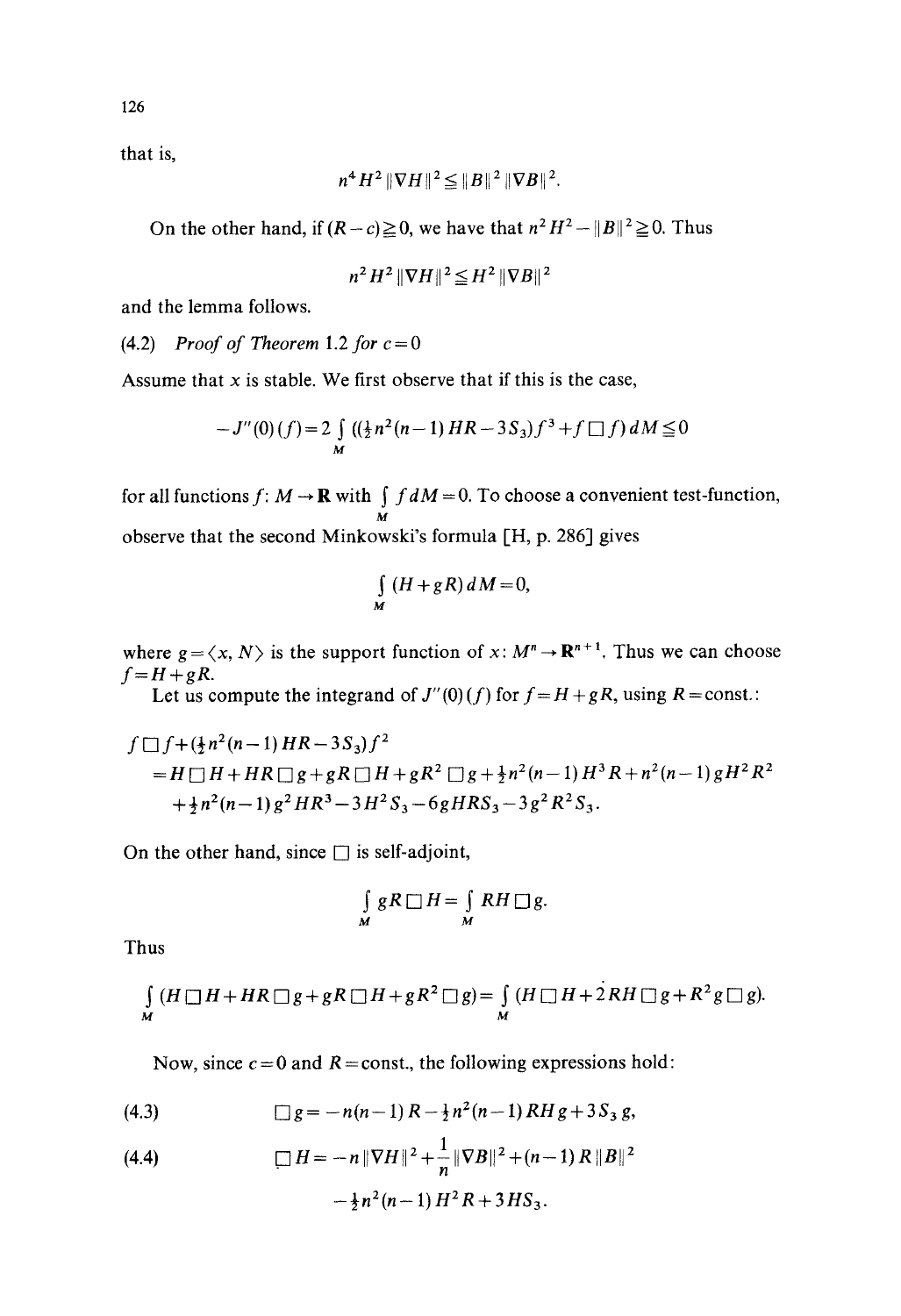For (4.3), see [R, Eq. 13, p. 475], or compute it directly using the techniques of § 3. (4.4) follows from Lemma 3.7 for  $c = 0$ . Therefore,

$$
-\frac{1}{2} J''(0)(f) = \int_{M} H \left( \frac{1}{n} \|\nabla B\|^{2} - n \|\nabla H\|^{2} \right)
$$
  
+ 
$$
\int_{M} \left\{ (n-1) RH \|B\|^{2} - \frac{1}{2}n^{2}(n-1) H^{3} R + 3 H^{2} S_{3} \right\}
$$
  
+ 
$$
\int_{M} \left\{ -2n(n-1) HR^{2} - n^{2}(n-1) H^{2} R^{2} g + 6 H R g S_{3} \right\}
$$
  
+ 
$$
\int_{M} \left\{ -n(n-1) R^{3} g + 3 g^{2} R^{2} S_{3} - \frac{n^{2}}{2} (n-1) HR^{3} g^{2} \right\}
$$
  
+ 
$$
\int_{M} \left\{ \frac{1}{2}n^{2}(n-1) H^{3} R + n^{2}(n-1) g H^{2} R^{2} + \frac{1}{2}n^{2}(n-1) g^{2} HR^{3} \right\}
$$
  
+ 
$$
\int_{M} \left\{ -3 H^{2} S_{3} - 6 g HR S_{3} - 3 g^{2} R^{2} S_{3} \right\}.
$$

Fortunately, this expression simplifies into

$$
-\frac{1}{2}J''(0)(f) = \int_{M} H\left(\frac{1}{n} \|\nabla B\|^{2} - n\|H\|^{2}\right) + (n-1) R \int_{M} H \|B\|^{2} - n(n-1) R^{2} \int_{m} (H + gR) - n(n-1) R \int_{M} HR = \int_{M} H\left(\frac{1}{n} \|\nabla B\|^{2} - n\|\nabla H\|^{2}\right) + (n-1) R \int_{M} H(\|B\|^{2} - nR) = \int_{M} H\left(\frac{1}{n} \|\nabla B\|^{2} - n\|\nabla H\|^{2}\right) + (n-1) R \int_{M} H n^{2} (H^{2} - R),
$$

since  $||B||^2 - nR = n^2(H^2 - R)$ . Notice that, since M is compact,  $R > 0$  and

$$
0 < n(n-1) \, R = n^2 \, H^2 - \|B\|^2 \leq n^2 \, H^2 - n \, H^2 = n(n-1) \, H^2;
$$

we conclude that  $H$  is nowhere zero. Thus an orientation can be chosen so that  $H>0$ . Notice also that  $H^2-R\geq 0$  and the equality holds if and only if x is umbilic. It follows from Lemma 4.1 that

$$
0 \geqq -\frac{1}{2}J''(0)(f) = \int_{M} \left\{ H\left(\frac{1}{n} \|\nabla B\|^{2} - n \|\nabla H\|^{2}\right) + n^{2}(n-1) RH(H^{2} - R) \right\} dM \geqq 0.
$$

Thus if x is stable,  $H^2 - R = 0$ , hence x is umbilic and  $x(M)$  is a geodesic sphere. The converse follows from Proposition 2.6.  $\Box$ 

(4.5) *Proof of Theorem* (1.2) *for*  $c > 0$ 

Let x:  $M^n \rightarrow S^{n+1}(c) \subset \mathbb{R}^{n+2}$ . Fix a unit vector  $v \in \mathbb{R}^{n+2}$  and define functions f and  $\tilde{g}$  on  $M$  by

$$
f(p) = \langle N(p), v \rangle
$$
,  $\tilde{g}(p) = \langle x(p), v \rangle$ ,  $p \in M$ .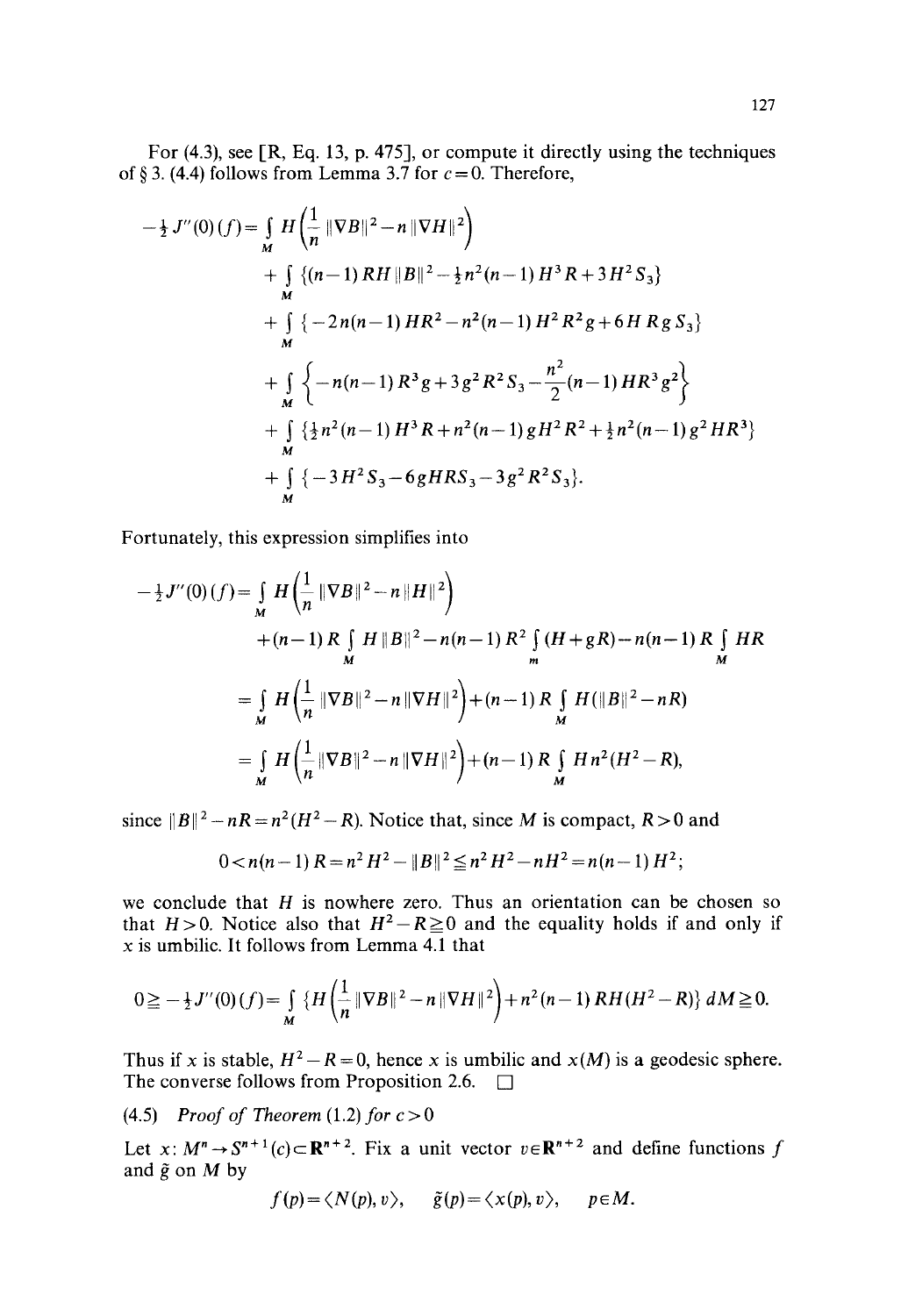We will need the following expressions:

$$
(4.6) \qquad \Box f = c n(n-1)(R-c) \tilde{g} + 3 S_3 f - \frac{1}{2} n^2 (n-1)(R-c) H f
$$

(4.7) 
$$
\Box \tilde{g} = n(n-1)(R-c)f - n(n-1)cH\tilde{g}.
$$

For (4.6) see [R, Proposition D, p. 473], and for (4.7) see [R, remark to Theorem E, p. 473]; they can both be computed directly with the techniques of  $\S 3$ .

To find a convenient test-function, we set

$$
h = (R - c)f - H c \tilde{g}.
$$

Notice that, by (4.7),  $n(n-1)$   $h = \Box \tilde{g}$ . Since  $\Box$  is self-adjoint,  $\int h dM = 0$ . M

From now on, let us assume  $c=1$ . Choose v as an element of a canonical basis  $a_0, a_1, ..., a_{n+1}$  of  $\mathbb{R}^{n+2}$  and let  $f_A$  and  $\tilde{g}_A$  be the above functions for  $v=a_A$ ,  $A=0, 1, ..., n+1$ . Set  $h_A=(R-1)f_A-H\tilde{g}_A$ .

Now, assume that x is stable. Then, for each  $A, J''(0)(h_A) \ge 0$ , that is,

$$
(4.8) \qquad 2\int\limits_{M} (h_A \Box h_A + \{\frac{1}{2}n^2(n-1) H(R-1) + n(n-1) H - 3S_3\} h_A^2) dM \leq 0.
$$

We want to introduce  $h_A = (R-1)f_A - H\tilde{g}_A$  in (4.8) and sum up in A. We divide the computation in two parts, and first compute the second term in the integrand:

$$
\begin{aligned}\n&\{\frac{1}{2}n^2(n-1)H(R-1)-3S_3+n(n-1)H\}h_A^2\\&=\frac{1}{2}n^2(n-1)H(R-1)^3f_A^2-n^2(n-1)H^2(R-1)^2f_A\tilde{g}_A\\&+\frac{1}{2}n^2(n-1)H^3(R-1)\tilde{g}_A^2-3(R-1)^2S_3f_A^2\\&+6(R-1)HS_3f_A\tilde{g}_A-3H^2S_3\tilde{g}_A^2+n(n-1)(R-1)^2Hf_A^2\\&-2n(n-1)(R-1)H^2f_A\tilde{g}_A+n(n-1)H^3\tilde{g}_A^2.\n\end{aligned}
$$

Now observe that, since  $x(M)$  is contained in a unit sphere,

(4.9) 
$$
\sum_{A} \tilde{g}_{A}^{2} = \sum_{A} \langle x, a_{A} \rangle^{2} = \langle x, x \rangle = 1,
$$

(4.10) 
$$
\sum_{A} f_A^2 = \sum_{A} \langle N, a_A \rangle^2 = \langle N, N \rangle = 1,
$$

(4.11) 
$$
\sum_{A} f_A \tilde{g}_A = \sum_{A} \langle N, a_A \rangle \langle x, a_A \rangle = \langle N, x \rangle = 0.
$$

It follows that

(4.12)  
\n
$$
\sum_{A} \{ \frac{1}{2} n^2 (n-1) H(R-1) - 3S_3 + n(n-1) H \} h_A^2
$$
\n
$$
= \frac{1}{2} n^2 (n-1) H(R-1)^3 + \frac{1}{2} n^2 (n-1) H^3(R-1)
$$
\n
$$
-3(R-1)^2 S_3 - 3 H^2 S_3 + n(n-1) (R-1)^2 H
$$
\n
$$
+ n(n-1) H^3.
$$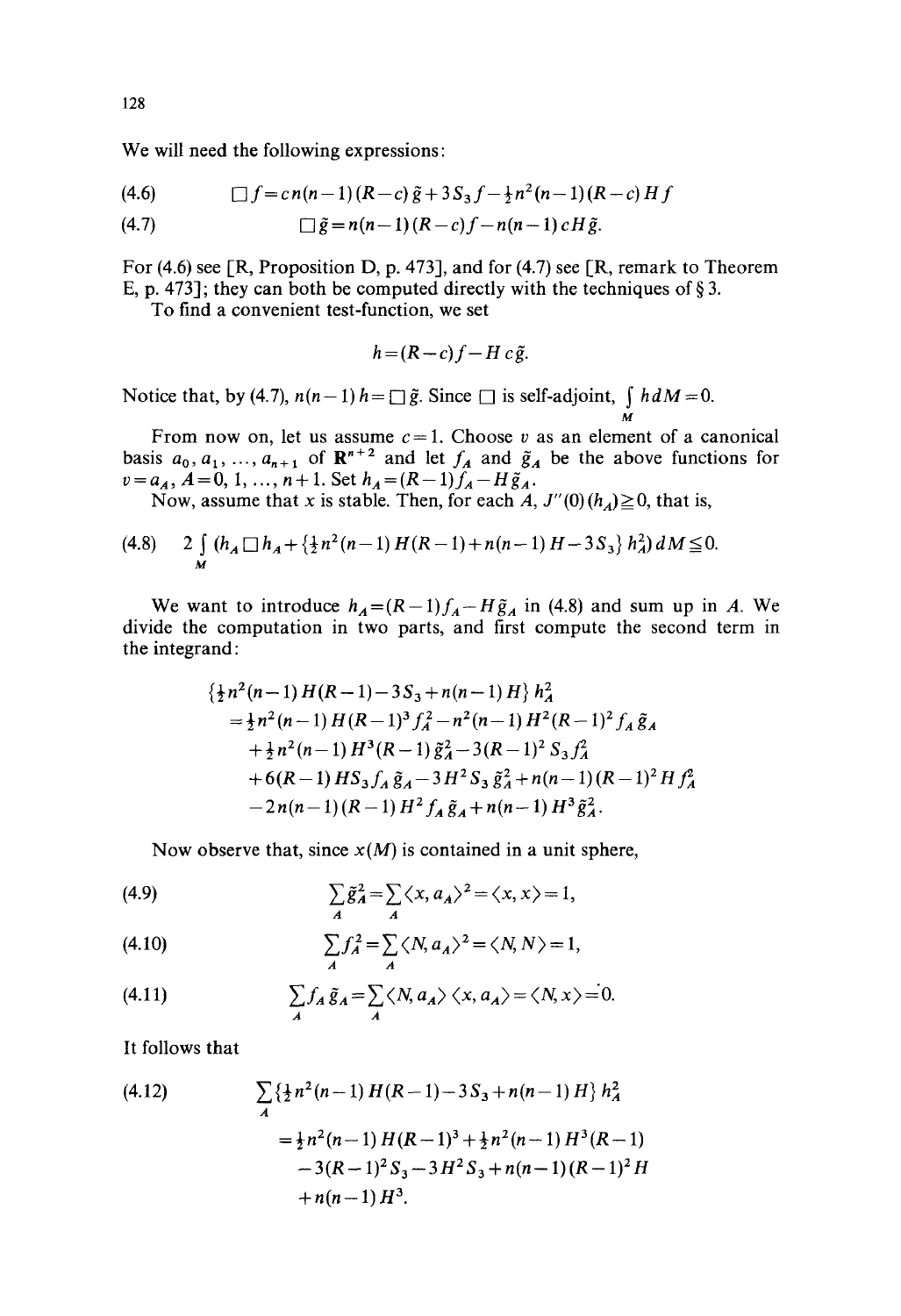We now compute the first term in the integral of  $(4.8)$ :

$$
\int_{M} h_{A} \Box h_{A} = (R-1)^{2} \int_{M} f_{A} \Box f_{A} - (R-1) \int_{M} f_{A} \Box (H \tilde{g}_{A})
$$
  
\n
$$
- (R-1) \int_{M} H \tilde{g}_{A} \Box f_{A} + \int_{M} H \tilde{g}_{A} \Box (H \tilde{g}_{A})
$$
  
\n
$$
= (R-1)^{2} \int_{M} f_{A} \Box f_{A} - 2(R-1) \int_{M} H \tilde{g}_{A} \Box f_{A} + \int_{M} H \tilde{g}_{A} \Box (H \tilde{g}_{A})
$$
  
\n
$$
= (R-1)^{2} \int_{M} f_{A} \{n(n-1)(R-1) \tilde{g}_{A} + 3S_{3} f_{A} - \frac{1}{2} n^{2} (n-1) H (R-1) f_{A}\}
$$
  
\n
$$
- 2(R-1) \int_{M} H \tilde{g}_{A} \{n(n-1)(R-1) \tilde{g}_{A}
$$
  
\n
$$
+ 3S_{3} f_{A} - \frac{1}{2} n^{2} (n-1) H (R-1) f_{A}\}
$$
  
\n
$$
+ \int_{M} H \tilde{g}_{A} \{H \Box \tilde{g}_{A} + \tilde{g}_{A} \Box H + 2n \sum_{i} (\nabla_{e_{i}} \tilde{g}_{A}) (\nabla_{e_{i}} H)
$$
  
\n
$$
- 2 \sum_{i,j} h_{ij} (\nabla_{e_{i}} \tilde{g}_{A}) (\nabla_{e_{i}} H)\},
$$

where we have used the fact that (see  $\S 3$ , Lemma 3.6) for any two functions  $f, g: M^n \to \mathbf{R}$ , we have

$$
\Box (fg) = g \Box f + f \Box g + 2n H \sum_{k=1}^{n} f_k g_k - 2 \sum_{k,\ell=1}^{n} h_{k\ell} f_k g_{\ell}.
$$

Therefore

$$
\int_{M} h_{A} \Box h_{A}
$$
\n= n(n-1)(R-1)<sup>3</sup>  $\int_{M} f_{A} \tilde{g}_{A} + 3(R-1)^{2} \int_{M} f_{A}^{2} S_{3}$   
\n $- \frac{1}{2}n^{2}(n-1)(R-1)^{3} \int_{M} f_{A}^{2} H - 2n(n-1)(R-1)^{2} \int_{M} \tilde{g}_{A}^{2} H$   
\n $- 6(R-1) \int_{M} f_{A} \tilde{g}_{A} H S_{3} + n^{2}(n-1)(R-1)^{2} \int_{M} f_{A} \tilde{g}_{A} H^{2}$   
\n $+ \int_{M} H \tilde{g}_{A} \Biggl\{ n(n-1)(R-1) H f_{A} - n(n-1) H^{2} \tilde{g}_{A} - n \tilde{g}_{A} ||\nabla H||^{2}$   
\n $+ \frac{1}{n} \tilde{g}_{A} ||\nabla B||^{2} + (n-1)(R-1) \tilde{g}_{A} ||B||^{2}$   
\n $- \frac{1}{2} n^{2}(n-1) H^{2}(R-1) \tilde{g}_{A} + 3 H \tilde{g}_{A} S_{3} + ||B||^{2} \tilde{g}_{A}$   
\n $- nH^{2} \tilde{g}_{A} + 2nH \sum_{i} (\nabla_{e_{i}} \tilde{g}_{A})(\nabla_{e_{i}} H)$   
\n $- 2 \sum_{i,j} h_{ij} (\nabla_{e_{i}} \tilde{g}_{A})(\nabla_{e_{j}} H) \Biggr\}.$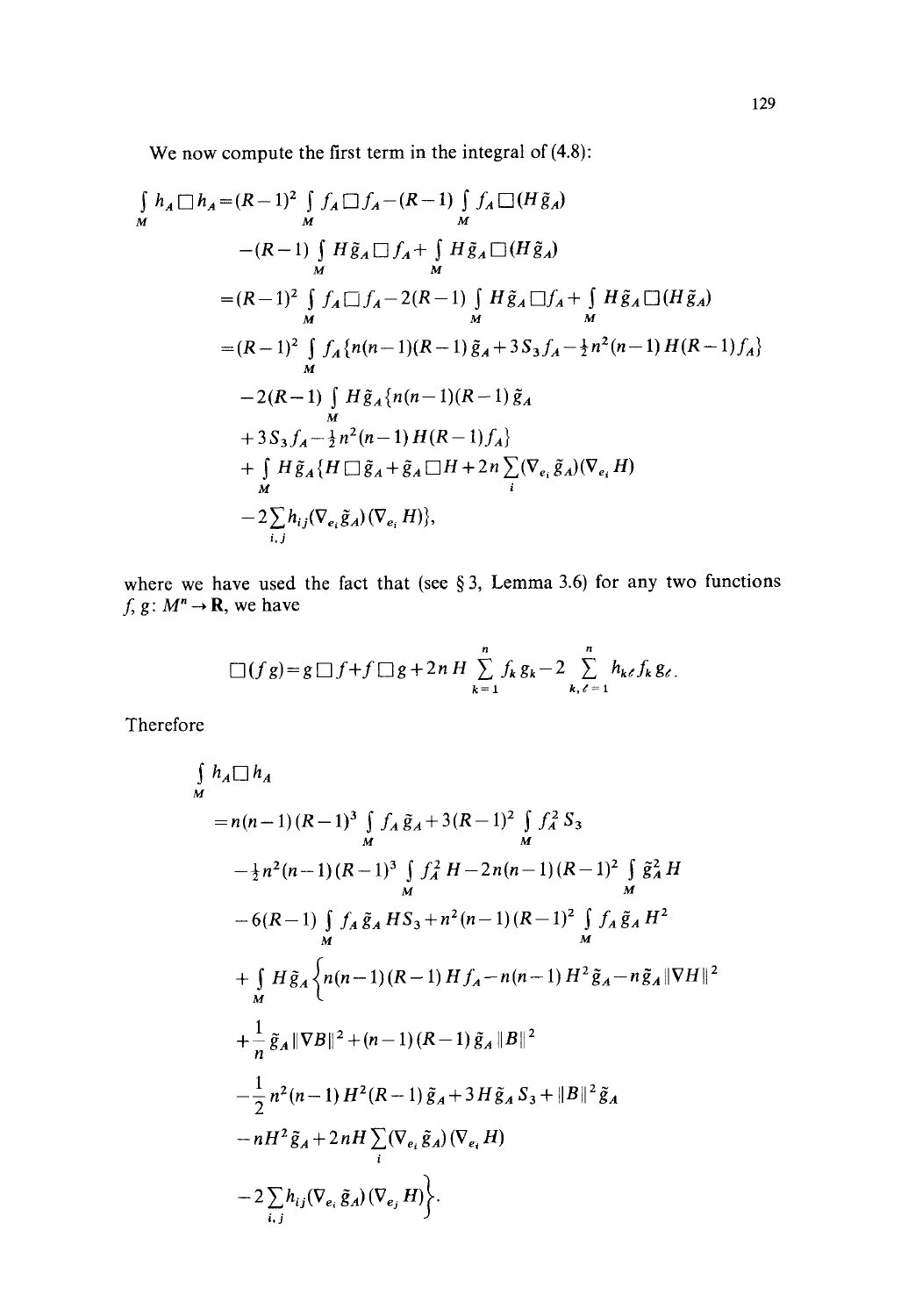We sum up the above expression in  $A$ , use (4.9), (4.10), (4.11) and the fact that

$$
0 = \nabla_{e_i} (\sum_A \tilde{g}_A^2) = 2 \sum_A \tilde{g}_A \nabla_{e_i} \tilde{g}_A
$$

to obtain finally

(4.13) 
$$
\sum_{A \ M} \int_{M} h_{A} \Box h_{A}
$$
  
\n
$$
= 3(R-1)^{2} \int_{M} S_{3} - \frac{1}{2}n^{2}(n-1)(R-1)^{3} \int_{M} H
$$
  
\n
$$
- 2n(n-1)(R-1)^{2} \int_{M} H - n(n-1) \int_{M} H^{3}
$$
  
\n
$$
- n \int_{M} H \Vert \nabla H \Vert^{2} + \frac{1}{n} \int_{M} H \Vert \nabla B \Vert^{2}
$$
  
\n
$$
+ (n-1)(R-1) \int_{M} H \Vert B \Vert^{2} - \frac{1}{2}n^{2}(n-1)(R-1) \int_{M} H^{3}
$$
  
\n
$$
+ 3 \int_{M} H^{2} S_{3} + \int_{M} H \Vert B \Vert^{2} - n \int_{M} H^{3}.
$$

Now, using (4.12) and (4.13) we obtain that the sum of (4.8) in  $A$  can be written as

$$
-\sum_{A} J''(0) (h_A)
$$
  
=  $\int_{M} \left\{ \frac{1}{2} n^2 (n-1) H (R-1)^3 + \frac{1}{2} n^2 (n-1) H^3 (R-1) - 3 (R-1)^2 S_3 \right\}$   
 $- 3 H^2 S_3 + n(n-1) (R-1)^2 H + n(n-1) H^3 + 3 (R-1)^2 S_3$   
 $- \frac{1}{2} n^2 (n-1) (R-1)^3 H - 2 n(n-1) (R-1)^2 H - n(n-1) H^3$   
 $- nH ||\nabla H||^2 + \frac{1}{n} ||\nabla B||^2 + (n-1) (R-1) H ||B||^2$   
 $- \frac{1}{2} n^2 (n-1) (R-1) H^3 + 3 H^2 S_3 + H ||B||^2 - n H^3 \right\} \le 0$ 

which simplifies into

(4.14) 
$$
- \sum_{A} J''(0) (h_A) = \int_{M} \left\{ H \left[ \frac{1}{n} \|\nabla B\|^2 - n \|\nabla H\|^2 \right] + \left[ -n(n-1)(R-1)^2 H + (n-1)(R-1) H \|B\|^2 \right] + H(\|B\|^2 - nH) \right\} \leq 0.
$$

observe now that, since  $||B||^2 = n^2H^2-n(n-1)(R-1)$ , we have (*n* Fur-We  $-1$ )(R-1) *H* ||B||<sup>2</sup> - *n*(*n*-1)(R-1)<sup>2</sup> *H* = *n*<sup>2</sup>(*n*-1)(R-1) *H*(*H*<sup>2</sup> - (R-1)). thermore,

$$
n(n-1)(R-1)=n^2H^2-\|B\|^2\leq n(n-1)H^2;
$$

130